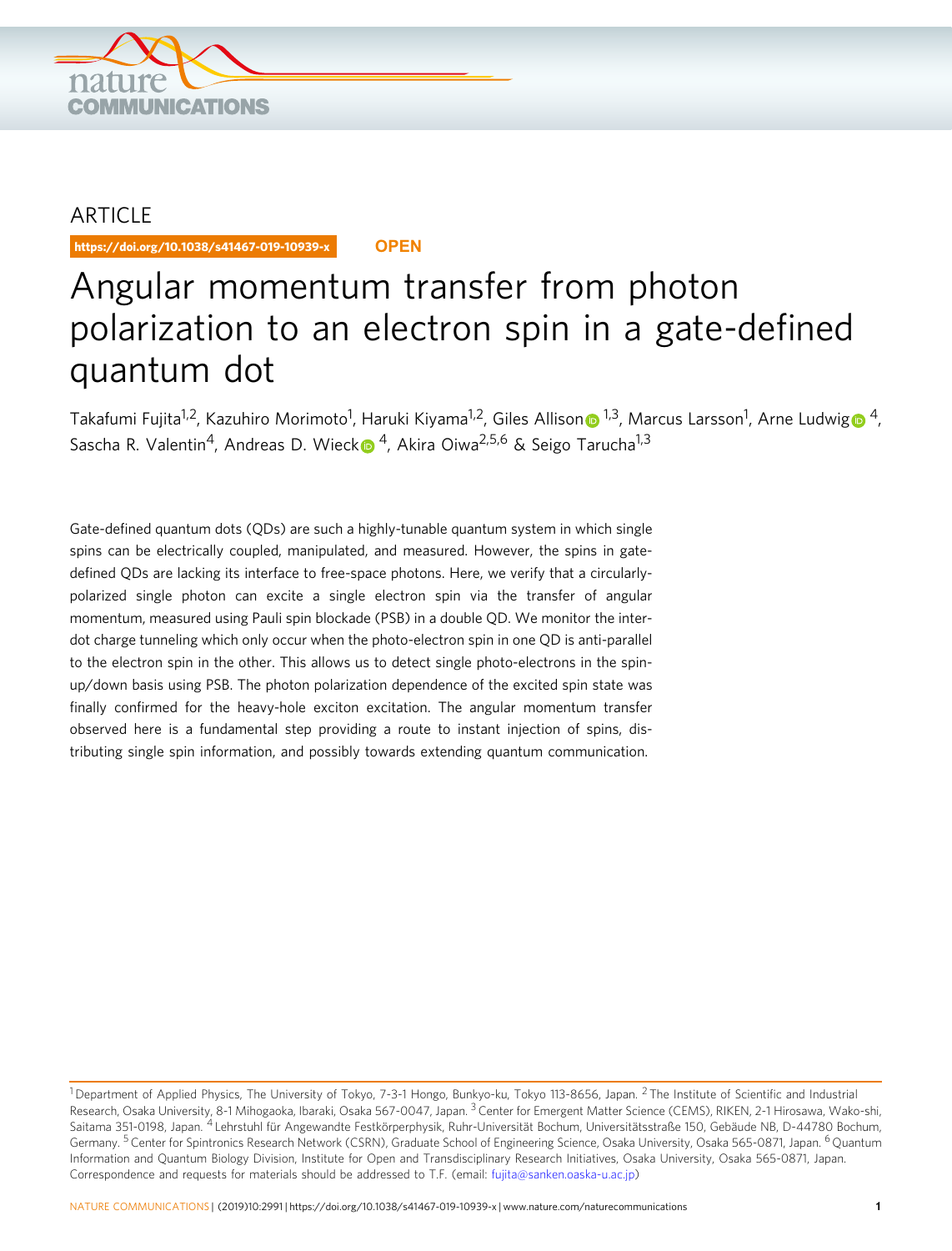<span id="page-1-0"></span>Semiconductor quantum dots (QDs) is an appropriate plat-<br>form for hosting photons and spins and therefore can<br>provide a quantum interface for converting information<br> $\frac{1}{2}$  This form for hosting photons and spins and therefore can media between photon polarization and spin orientation $1-9$  $1-9$  $1-9$ . This process follows the selection rule in optical transitions to create an electron–hole pair or an exciton from a photon polarization while preserving angular momenta, and has long been studied for quantum wells by optical means<sup>10–12</sup>. However, to assess a photon-to-spin interface, it is necessary to create the single electron spins with various photon polarization and electrically measure the spin orientation before it relaxes. Laterally gated QDs in a quantum well may be appropriate for these purposes because the orbital and spin angular momenta are well-defined by the strong vertical confinement and suitable for the transition with angular momentum selection rule, while the soft lateral confinement will least affect the selection rule for the optical excitation. Investigating the singly excited charged spin electrically is essential for understanding the selection rule in the optical excitation, robustness of the photo-generated electron spin, and for applications in nano-scaled spin-based information processing $13,14$ , but a challenging task.

Single electrons are optically accessible in gate-defined QDs because the electronic potential acts as a trapping potential for the electrons, while it is repulsive for the holes upon single electron–hole pair excitation in the QD area $15,16$  $15,16$ . Then single photo-electrons can be generated from the individual heavy-hole  $(HH)$  and light-hole (LH) excitons<sup>17,18</sup>, and detected using a nearby charge sensor because the photo-electron trapping results in a charge addition for the dot. The photo-electron spin orientation can be judged using the spin-dependent tunneling from the dot to the lead whose Fermi energy is aligned between the Zee-man sub-levels in the dot<sup>[19](#page-4-0)</sup>. However, the Fermi energy has been known to fluctuate due to the photon absorption in the leads outside the dot which has hindered the detection of the spin state $15-17$  $15-17$  $15-17$ .

In this work, we measure the single excited spin of a photoelectron in real-time using Pauli spin blockade (PSB) spin readout. We adjust a double QD (DQD) to the inter-dot tunneling resonance condition, which is sensitive to the energy misalignment between the dots. The photo-excited charge moving backand-forth between the dots enables us to keep track of the suitable condition for a PSB spin readout even when the Fermi energies of the leads connected to either the DQD or charge sensor fluctuate. Finally using this reliable condition, we verify the principle selection rule from a single circularly polarized photon to the excited single electron spin state at the HH exciton by rotating the incident polarization.

### Results

Optical selection rules of GaAs HH states. Figure 1a depicts the conversion rule that holds for the QW device. We here focus on the conservation of angular momentum in the electron–hole pair photo-excitation. We photo-excite the lowest energy HH state for simplicity and also to achieve the high efficiency of excitation. The numbers in the figure represent the angular momenta that are defined as positive (negative) for parallel (anti-parallel) to the light propagation direction. The angular momentum is conserved in the optical transition such that a photon with angular momentum −1 (+1) for  $\sigma^-$  ( $\sigma^+$ ) polarization, creates an electron with spin +1/2 (−1/2) and a HH with projection of total angular momentum −3/2 (+3/2), all expressed in units of  $\hbar$ . In other words,  $|\sigma >_{\text{ph}} \rightarrow$  $|+1/2\rangle_e \otimes |-3/2\rangle_{\rm HH}, |\sigma^+\rangle_{\rm ph} \rightarrow |-1/2\rangle_e \otimes |+3/2\rangle_{\rm HH}.$ 

Single-spin detection using PSB. For measuring the photogenerated single electron spin, we utilize the mechanism of PSB



Fig. 1 Photo-electron spin detection scheme. a Angular momentum conservation in the heavy-hole band excitation. The numbers are the angular momenta of the respective particles in units of  $\hbar$ . **b** Scanningelectron-micrograph picture of the double quantum dot (DQD) gate pattern nominally identical to the measured sample. We mainly use the charge sensor quantum dot (QD) formed on the left. The actual sample has a metal mask placed on an insulator film. Photons are irradiated onto the left dot through an aperture in the metal mask in transparent yellow. c Sequence of the single photo-electron spin measurement: (i) Initialization to (0,↑) by waiting long enough at the (0,1) charge state, (ii) exciting an electron–hole pair. We post-select the events where a single electron is captured in the left QD, and (iii) single photo-electron-spin measurement. Spin-down and up are distinguished by observing the charge change due to the (1,1)-(0,2) transition. The DQD is initialized back to (0,↑) by waiting for the excess electron to escape from the DQD

while monitoring the electron move inside the DQD (Fig. 1b, c). First we place a single electron on the right dot and then the electron spin is initialized to the up-spin state under a sufficiently large magnetic field. This sets the read-out basis vectors of up/ down spin for the photo-electron. The left dot is emptied for the photo-electron to be trapped. After a successful trapping, the DQD forms  $(1,1)$ , where  $(n, m)$  denotes the set of electron numbers in the left and right QD, respectively. The (1,1) and (0,2) state simultaneously align upon the single photo-electron trapping, energetically allowing transition between the two states<sup>20</sup>. This transition is repeated when the two spins are anti-parallel, but blocked when they are parallel because of the PSB mechanism (explained below). Considering again the readout basis, this difference allows us to measure the spin orientation of the photoelectron as up or down, respectively. Note that the hole is also photo-created in the dot but quickly escapes to the reservoir in the  $\text{OW}^{16}$  $\text{OW}^{16}$  $\text{OW}^{16}$ .

PSB prohibits charge tunneling between the dots when the tunneling requires spin flip. Starting from the tunnel-coupled two-electron state of (1,1), the ground state is either a spin-singlet state, S = (|↑>|↓>-|↓>|↑>)/ $\sqrt{2}$ , or a spin-triplet state of  $T_0$  =  $(|\uparrow\rangle|\downarrow\rangle + |\downarrow\rangle|\uparrow\rangle)/\sqrt{2}$ ,  $T_{+} = |\uparrow\rangle|\uparrow\rangle$ , and  $T_{-} = |\downarrow\rangle|\downarrow\rangle$ . Due to PSB, only  $S(1,1)$  can make a transition to the  $(0,2)$  state that is S (0,2). In the absence of an external magnetic field all these spin states can be mixed up because of the fluctuating Overhauser field by a few mT in the abundant nuclear spin bath<sup>21</sup>. Therefore, for any spin states of  $(1,1)$ , the electron inter-dot tunneling time is more or less the same. In the presence of an external magnetic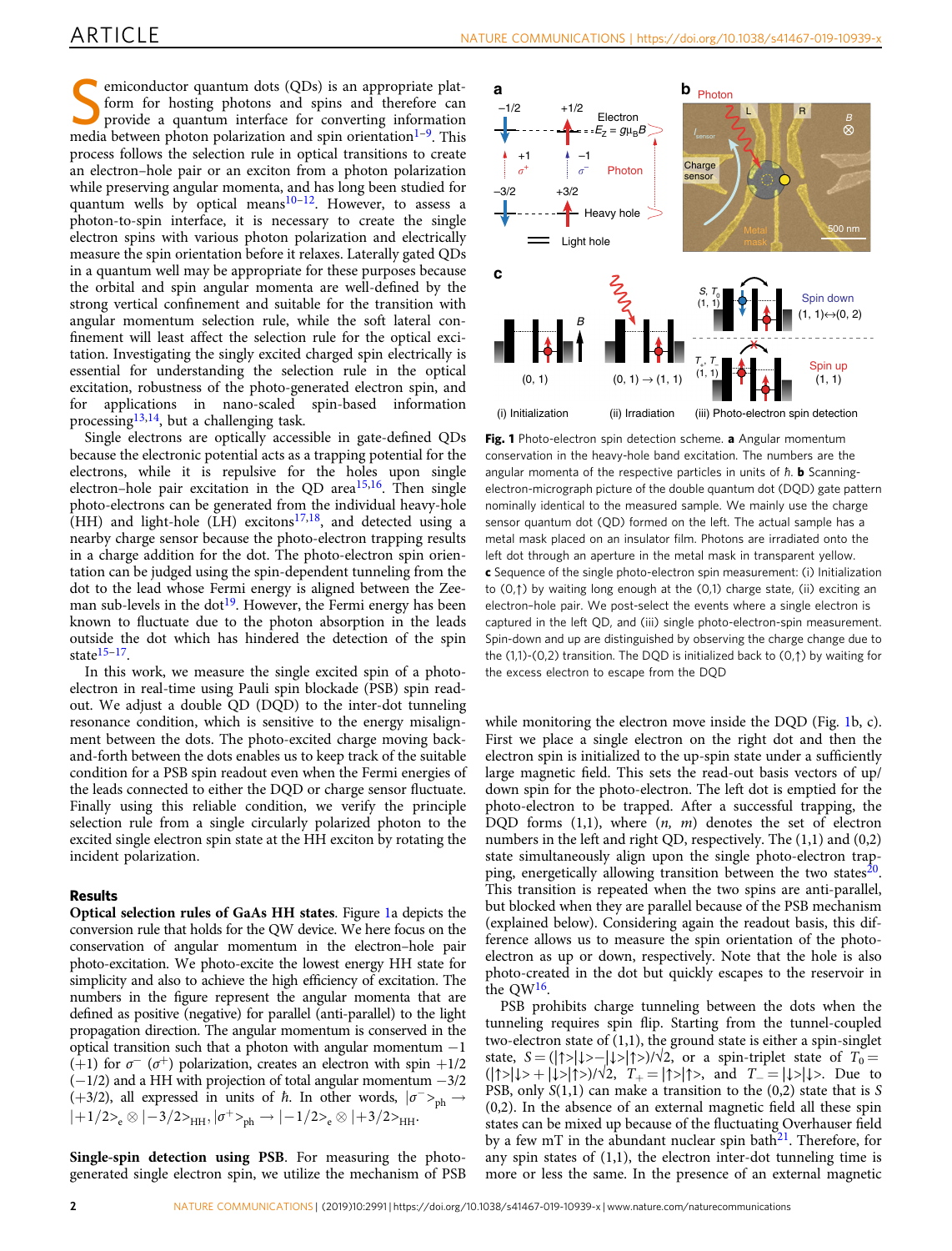<span id="page-2-0"></span>

Fig. 2 Real-time detection of Pauli spin blockade and single-shot photo-electron trapping. a Charge stability diagram measured around the (1,1)-(0,2) transition line in white and the (0,1) region. **b** Example trace of a real-time charge sensor current  $I_{\text{sensor}}$  measured at point  $\bullet$  in the stability diagram with  $B = 1$  T. The trace starts from the  $I_{\text{sensor}}$  blocked at a lower value indicating (1,1) and frequently changes between the low and high values indicating the repeated  $(1,1)-(0,2)$  transitions. The two regions indicate the parallel and anti-parallel spin configurations, respectively. c Histogram of the number of events of finding the (1,1) blocked state vs. the state residing time derived from the I<sub>sensor</sub> trace measured continuously for minutes. The histogram fits a double-exponential curve with two time constants,  $\tau_{slow}$  and  $\tau_{fast}$ . These values are used to optimize threshold time for the single-shot spin measurements (see text). **d** Photon irradiation results at  $B = 0$  T measured at point  $\star$  in the stability diagram.  $I_{\text{sensor}}$  in red oscillates due to the repeated (1,1)-(0,2) transitions. The two-electron charge dynamics is observed until one of the two electrons escapes from the DQD.  $I_{\text{sensor}}$  in black stays at the low level showing no photo-electron trapping. A small offset of  $I_{\text{sensor}}$  observed for  $t > 0$  ms is due to the small photoconductivity of the charge sensor. e Energy spectrum of the photo-electron trapping probability. The laser power is tuned such that ~20 photons reach the QD area per shot for this figure. The heavyhole peak is found at 1.579 eV, and the light hole peak is expected to be at 1.602 eV from simulation for the 7.3 nm-width quantum well (QW) but not well resolved. Error bars are standard deviations expected from the binomially distributed single-shot results of photo-electron detection

field well exceeding a few mT, the  $T_+$  and  $T_$  states are separated by Zeeman energy, while the S and  $T_0$  states of (1,1) both having the zero magnetic moment are still degenerate. In such a condition the inter-dot electron tunneling is spin blocked for the parallel spin-triplet states, whereas not for the non-magnetic antiparallel spin states. This difference can be distinguished by charge sensing within the spin relaxation time.

We carefully adjust the gate voltages of the DQD device to make appropriate the dot potentials, dot–lead and dot–dot tunnel couplings, and Zeeman energies for the spin readout measurement<sup>19,22</sup>. Then the measured charge stability diagram in the vicinity of the inter-dot transition line between (1,1) and  $(0,2)$  is shown in Fig. 2a. We set the gate bias to point  $\bullet$  on the border of (1,1) and (0,2) to monitor the electron inter-dot tunneling events. Here we set the inter-dot tunneling times above milliseconds longer than the integration time of the charge sensor to observe the inter-dot electron move in real time. Figure 2b shows an example of the time-dependent charge sensor current  $I_{\text{sensor}}$  for  $B = 1$  T. We observe two conditional regions: the first shows a number of consecutive  $I_{\text{sensor}}$  spikes indicating repeated transitions between the spin-anti-parallel states of  $(1,1)$  and  $(0,2)$ , while the second shows  $I_{\text{sensor}}$  staying at the low-level indicating the spin-parallel (1,1) states blocked due to PSB. We measure the (1,1) residing time and count the number of events to construct a histogram of the (1,1) residing time. We can fit the histogram to a

double-exponential curve with two time constants (Fig. 2c): blockade lifetime  $\tau_{slow}$  of parallel spins and spin-preserved tunneling time  $\tau_{\text{fast}}$  of anti-parallel spins. We use the ratio of  $\tau_{\text{slow}}$  and  $\tau_{\text{fast}}$  to calculate a suitable threshold time for judging the spin orientation from the charge sensing data so as to minimize the spin measurement error for arbitrary two-electron states of (1,1) (see Supplementary Note 2 for details). In addition, the read-out fidelity can be increased by making the magnetic field larger than that arising from the fluctuating hyperfine interaction and spin–orbit interaction<sup>[19,22](#page-4-0)</sup>.

Single photo-electron trapping and its spin detection. In contrast, when trapping a photo-electron, an electron is added to the dot whose chemical potential is located above the Fermi level of the reservoir. Such a non-equilibrium state does not appear in the stability diagram in Fig. 2a, but it is still possible to approximate the gate voltages needed to make alignment of  $(1,1)$  and  $(0,2)$ upon photo-excitation, for instance those at point ★, which is inside the (0,1) region and along the dashed line. Figure 2d shows typical  $I_{\text{sensor}}$  responses when a laser pulse is irradiated at  $t = 0$ with  $B = 0$  T, showing a suitable single photo-electron trapping in the upper trace and no photo-electron trapping in the lower trace. We reconfirm the  $(1,1)-(0,2)$  degenerate condition by observing the back-and-forth inter-dot electron tunneling events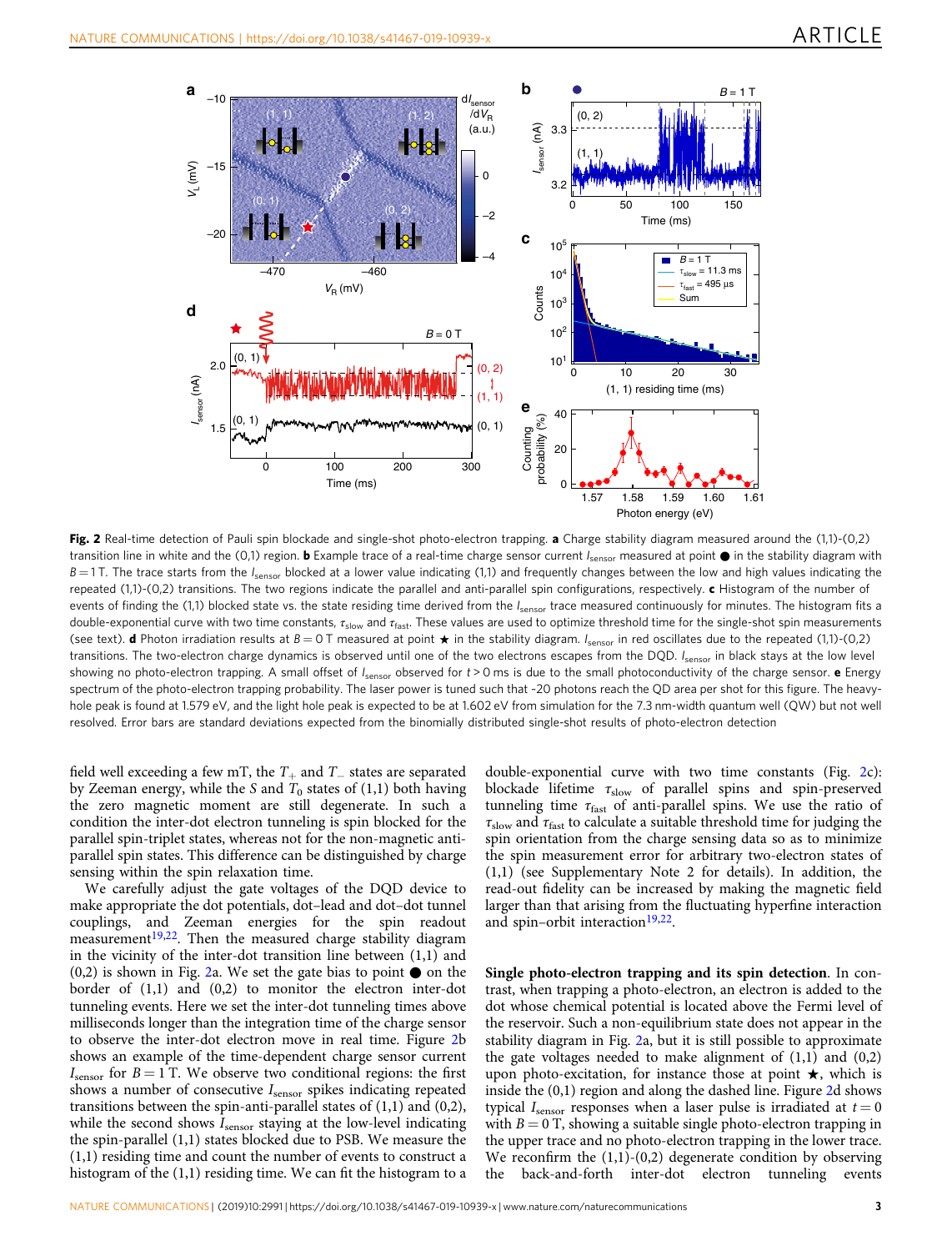subsequent to the photon irradiation. The escape time of the excess electron is about a few 100 ms restricted by the thicker outer barrier. We note that after retaining the initial (0,1) state no electron enters the DQD from the reservoir, assuring the charge change observed in  $I_{\text{sensor}}$  is only due the photo-electron trapping. The small feature in  $I_{\text{sensor}}$  upon irradiation is attributed to the effect of persistent photo-conductivity, where we see an increase step of  $I_{\text{sensor}}$  from the low-level followed by a gradual decrease. The persistent component accumulates in every shot but is partially compensated by weakly illuminating a longer wavelength light (here a 1550 nm wavelength light from a light-emitting diode) to de-excite the impurities in the heterostructure<sup>23</sup>. Additionally, trapping of multiple photo-electrons can also be detected with a very small probability, and therefore we disregard such events<sup>20</sup>. Figure [2e](#page-2-0) shows the counting probability of detecting the photo-electron trapping events as a function of the incident photon energy. The spectrum indicates the peak position of the HH exciton at 1.579 eV. We set the photon energy to this peak in the experiment of spin readout of a single photo-electron. The LH exciton is expected to be at around 1.602 eV from simulation and additional measurements $18$ , but not well resolved.

Angular momentum transfer. We finally perform the photoelectron trapping experiment to study the angular momentum transfer from a circularly polarized photon to an electron spin. The magnetic field  $B$  is increased to 1.65 T to facilitate the initialization of  $(0,1)$  having a spin-up electron (i.e.  $(0, \uparrow)$ ) by setting Zeeman energy larger than the electron temperature. Figure 3a shows the anti-parallel (parallel) spin state detection upon irradiating linearly polarized photons, in the upper (lower) panel of  $I_{\text{sensor}}$ . The photo-generation of the  $(1,1)$  anti-parallel spin state is discerned by observing the repeated events of inter-dot electron tunneling while keeping the spin orientation, and then relaxing to the (1,1) parallel spin state as a spin-blocked state, and finally restoring the initial (0,1) state by the escape of one electron to the lead. In contrast, the lower panel of  $I_{\text{sensor}}$  shows the opposite behavior, indicating the photo-generation of the parallel spin state  $T_{+}$ . Given that  $(0, \uparrow)$  is initially formed, by the photoexcitation the upper (lower) panel indicates the photo-generation of a spin-down (spin-up) electron.  $B$  in a perpendicular configuration cannot be very large, otherwise the orbital excited  $(0,2)$ spin-triplet states become so close to  $S(0,2)$  in energy that the blocked (1,1) triplet state is relaxed to the (0,2) triplet state (see Supplementary Note 3 and Supplementary Fig. 2 for additional examples of photo-electron blockade signals in the lower intermediate fields).

Figure 3b shows the main result on the probability of detecting a photo-electron blockade signal in  $I_{\text{sensor}}$  (blocked probability) for five different polarizations and two opposite magnetic fields. Each data point is obtained from ~50 photo-electron trapping signals out of ~1000 or more pulse irradiations. We set a threshold time of  $\sim$ 10 ms to distinguish the PSB signal from the signal of the antiparallel spin transition of  $(1,1)-(0,2)$ . The obtained PSB probabilities show a sinusoidal dependence when changing the photon polarization from the left-handed to the right-handed circular polarization,  $\sigma^-$  to  $\sigma^+$  via H linear polarization. Additionally, the probability curve shows an opposite behavior when the polarity of the magnetic field is reversed. This can happen because the initialized spin becomes opposite, while the photo-generated electron spin is not affected. The correspondence between polarization and spin indicates that a  $\sigma^{-}$  ( $\sigma^{+}$ ) photon creates an electron spin pointing in the positive (negative) direction, which is expected from the angular momentum transfer in the HH band excitation depicted in Fig. [1](#page-1-0)a.

#### **Discussion**

Here we discuss the fidelity of the angular momentum transfer. We evaluate the fidelity of 63% by comparing the ideal detection against the worst case of measuring the opposite spin in Fig. 3b. The probabilities used for the calculation are averaged over the four combinations of circular polarization and field, e.g.  $\sigma^-$  and  $\sigma^+$  polarization and positive and negative fields for detecting the spin-blocked signal, and the same for detecting the un-blocked signal. The two most likely errors come from spin-relaxation during the measurement stage and thermalization in the (0,↑) initialization stage. From measurement of the tunneling time



Fig. 3 Single photo-electron spin detection and angular momentum transfer. a Two typical I<sub>sensor</sub> traces of photo-electron trapping, indicating down-spin trapping in the upper panel, and up-spin trapping in the lower panel, respectively. **b** Polarization and field polarity dependence of the blocked probability, reflecting the angular momentum transfer from a single photon to an electron spin. A sinusoidal dependence is observed against the rotation angle  $\theta$  of polarization from  $-\pi/4$  to  $\pi/4$ . By reversing the external magnetic field or reversing the polarity of the spin detection axis, we observe a flipped curve. This means that a single photon polarization creates a single fixed electron spin in the dot, following the conversion rule depicted in Fig. [1a](#page-1-0). Each data point is derived from the single-shot measurements repeated more than 1000 times. The photo-electron trapping rate averaged over all measurements is 3%. The error bars ~5% are the standard deviation of the binomial distribution for each measurement point. From the fitting to the sinusoidal curve an amplitude of  $25 \pm 2\%$  (27  $\pm 5\%$ ) and an offset of 45  $\pm 1\%$  (44  $\pm 2\%$ ) for  $B = 1.65$  T (-1.65 T) are obtained. We used these parameters for fidelity calculation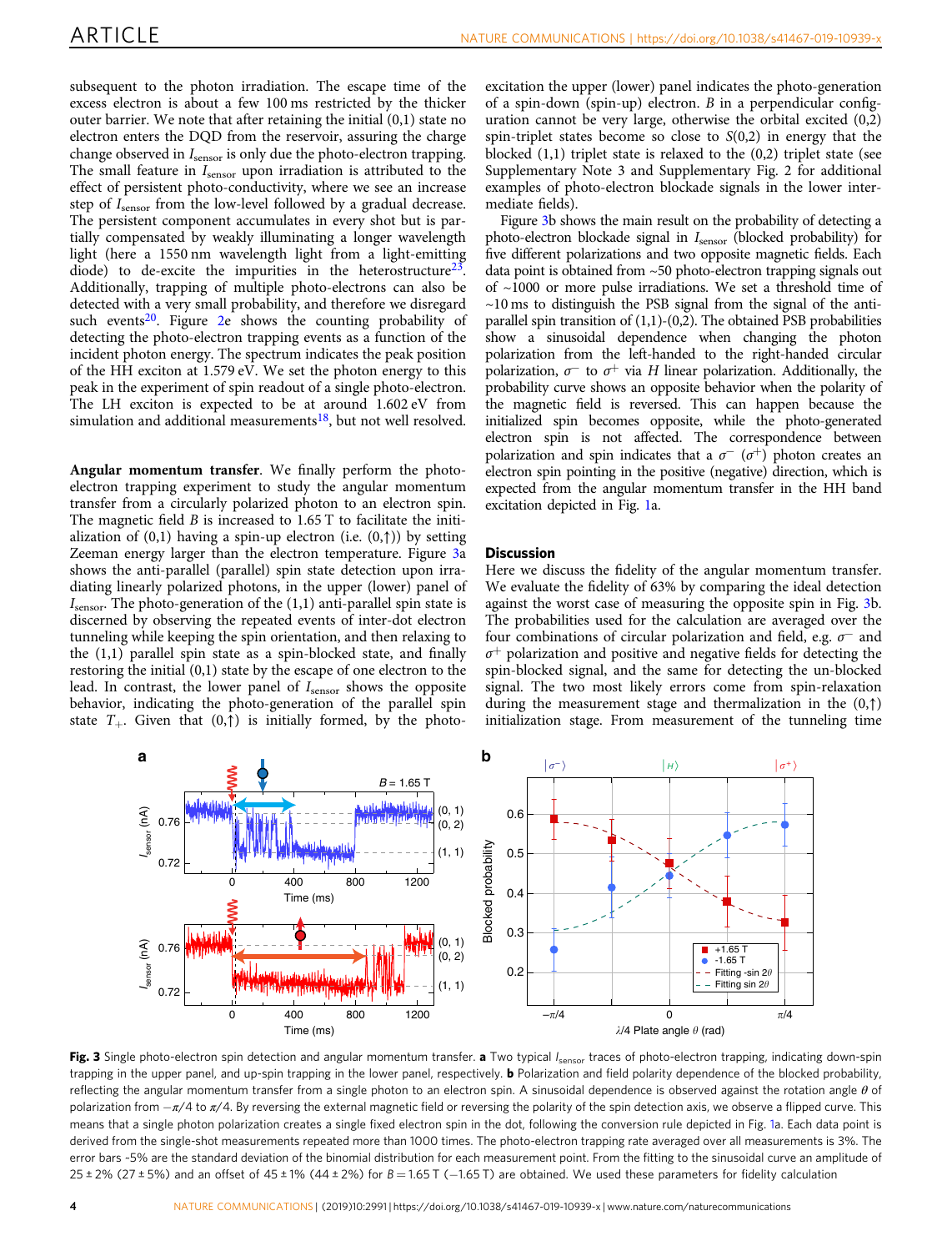<span id="page-4-0"></span>constants with no irradiation, we obtain  $\tau_{slow} = 324 \pm 1$  ms (corresponding to the parallel spin  $T_1$ ) and  $\tau_{\text{fast}} = 5.68 \pm 0.02$  ms, and calculate each fidelity of 93.0% (98.4%) for the parallel (antiparallel) spin detection. Here we ignore the signal integration time. Asymmetry of the fidelity between the two spin configurations appears when we minimize the average error by adjusting the threshold time (see Supplementary Note 2 for derivations). Next for the thermal initialization, we prepare the  $(0, \uparrow)$  state just by keeping an electron in the right dot, in a similar manner to previous work performed using an optical technique<sup>24,25</sup>. From the electron temperature of 100 mK (8.6) μeV) and Zeeman energy of 11.3 μeV in our experiment we evaluate the initialization fidelity of 79%. This error may be reduced by increasing the magnetic field of the in-plane direction but not the out-of-plane direction. We may further improve the fidelity, measurement time, and robustness of spin detection by utilizing this spin non-destructiveness $26,27$ .

For the HH excitation in this condition, we think of the angular momentum transfer as a classical condition. The HH spin splitting is negligible due to zero g-factor, therefore if we irradiate a superposition of  $|\sigma^{\text{+}}\rangle_{\text{ph}}$  and  $|\sigma^{\text{+}}\rangle_{\text{ph}}$ , this state has access to both spins of the HH and electrons<sup>13</sup>. The resulting electron spin will be entangled with the hole spin upon excitation, i.e.  $\alpha | \sigma^{-} >_{\text{ph}} + \beta | \sigma^{+} >_{\text{ph}} \rightarrow$  $\alpha|+1/2\rangle_e \otimes |-3/2\rangle_{HH} + \beta|-1/2\rangle_e \otimes |+3/2\rangle_{HH}$ . Then due to the short coherence time of the hole spin, the electron spin would also lose its phase information without interacting with its environment<sup>28</sup>. Meanwhile, the electron spin orientation may well be preserved because the HH escapes to the environment in a short time such that the spin exchange with the electron spin is small. Our observation in the PSB probability peaking at the circular polarization supports this claim of electron spin preservation. In the future, the transfer to spin orientation could be combined with down converted pair of photons, that can form a pair of single photon and a photo-electron pair<sup>29</sup>, for generation of classically correlated single spins. Another important path is to preserve the electron spin phase information after hole separation<sup>28</sup>. The requirement is to excite one of the spin-split LH band under an inplane magnetic field to disentangle the hole spins while achieving symmetric excitation of the spin basis. After such feasible adjustment, the transfer can be applied for measuring entangled spin pairs and for efficient long-distant quantum communication using gatedefined QDs13,30[,31.](#page-5-0)

In conclusion, we observed that the single electron spin created from a single circularly polarized photon has a correlation expected from the selection rules deduced from the quantum well structure of the host GaAs. Utilizing the two-electron spin blockade in the tunnel resonant condition served to project a single spin created by the photon and to justify the stability of the energy levels during detection. This progress may be integrated with the fast and remote optical investigations of single spins, which is promising as a classical and quantum nano-scale electronic platform.

#### Methods

Measurement sample. A DQD and a nearby QD charge sensor are fabricated in the QW. The QDs are defined by the surface Schottky gate electrodes shown in Fig. [1b](#page-1-0). The current through the charge sensor,  $I_{\text{sensor}}$  detects the change in the charge configuration due to the event of photo-electron trapping in the DQD with a response time of 100 μs or less. Photon pulses with width of 3 ps are produced from a wavelength-tunable Ti:sapphire laser, and irradiated onto left dot through a 400-nm-diameter aperture in the metal mask. The device is placed in an optically accessible dilution refrigerator with base temperature of 25 mK. The QW wafer used here has a 7.3-nm-thick GaAs QW layer between a 95 nm-thick  $\mathrm{Al}_{0.34}\mathrm{Ga}_{0.66}\mathrm{As}$ barrier layer above and a 100-nm-thick  $Al_{0.34}Ga_{0.66}As$  barrier layer beneath. The bottom thick barrier avoids excess photo-electrons coming from a thick GaAs buffer beneath the QW. An external magnetic field B is applied in the out-of-plane direction to the DQD device. The electron g-factor of the QW estimated for this field direction is  $|g_{\perp}| = 0.12^{32}$  $|g_{\perp}| = 0.12^{32}$  $|g_{\perp}| = 0.12^{32}$  (see Supplementary Note 1 and Supplementary Fig. 1 for more details about the electronics and optics).

#### Data availability

The authors declare that the data supporting the findings of this study are available within the paper and its supplementary information files.

Received: 27 March 2015 Accepted: 3 June 2019

#### **References**

- 1. Petta, J. R. et al. Coherent manipulation of coupled electron spins in semiconductor quantum dots. Science 309, 2180-2184 (2005).
- 2. Nowack, K. C., Koppens, F. H. L., Nazarov, Y. V. & Vandersypen, L. M. K. Coherent control of a single electron spin with electric fields. Science 318, 1430–1433 (2007).
- 3. Brunner, R. Two-qubit gate of combined single-spin rotation and interdot spin exchange in a double quantum dot. Phys. Rev. Lett. 107, 146804 (2011).
- Kawakami, E. et al. Electrical control of a long-lived spin qubit in a Si/SiGe quantum dot. Nat. Nanotechnol. 9, 666–670 (2014).
- 5. Takeda, K. A fault-tolerant addressable spin qubit in a natural silicon quantum dot. Sci. Adv. 2, e1600694 (2016).
- 6. Yoneda, J. et al. A quantum-dot spin qubit with coherence limited by charge noise and fidelity higher than 99.9%. Nat. Nanotechnol. 13, 102–106 (2018).
- Shulman, M. D. Suppressing qubit dephasing using real-time Hamiltonian estimation. Nat. Commun. 5, 5156 (2014).
- 8. Noiri, A. Coherent electron-spin-resonance manipulation of three individual spins in a triple quantum dot. Appl. Phys. Lett. 108, 153101 (2016).
- 9. Otsuka, T. et al. Single-electron spin resonance in a quadruple quantum dot. Sci. Rep. 6, 31820 (2016).
- 10. Meier, F. & Zakharchenya, B. P. (eds). Optical Orientation (Elsevier, Amsterdam, 1984).
- 11. Crooker, S. A., Awschalom, D. D., Baumberg, J. J., Flack, F. & Samarth, N. Optical spin resonance and transverse spin relaxation in magnetic semiconductor quantum wells. Phys. Rev. B 56, 7574–7588 (1997).
- 12. Koralek, J. D. et al. Emergence of the persistent spin helix in semiconductor quantum wells. Nature 458, 610–613 (2009).
- 13. Vrijen, R. & Yablonovitch, E. A spin-coherent semiconductor photo-detector for quantum communication. Physica E 10, 569–575 (2001).
- 14. Awschalom, D. D., Samarth, N. & Loss, D. Semiconductor Spintronics and Quantum Computation (Springer, Berlin, Heidelberg, 2002).
- 15. Rao, D. S., Szkopek, T., Robinson, H. D., Yablonovitch, E. & Jiang, H.-W. Single photoelectron trapping, storage, and detection in a one-electron quantum dot. J. Appl. Phys. 98, 114507 (2005).
- 16. Pioda, A. et al. Single-shot detection of electrons generated by individual photons in a tunable lateral quantum dot. Phys. Rev. Lett. 106, 146804 (2011).
- 17. Kuwahara, M., Kutsuwa, T., Ono, K. & Kosaka, H. Single charge detection of an electron created by a photon in a g-factor engineered quantum dot. Appl. Phys. Lett. 96, 163107 (2010).
- 18. Morimoto, K. et al. Single photoelectron detection after selective excitation of electron heavy-hole and electron light-hole pairs in double quantum dots. Phys. Rev. B 90, 085306 (2014).
- 19. Maisi, V. F. et al. Spin–orbit coupling at the level of a single electron. Phys. Rev. Lett. 116, 136803 (2016).
- 20. Fujita, T. et al. Nondestructive real-time measurement of charge and spin dynamics of photoelectrons in a double quantum dot. Phys. Rev. Lett. 110, 266803 (2013).
- 21. Merkulov, I. A., Efros, A. L. & Rosen, M. Electron spin relaxation by nuclei in semiconductor quantum dots. Phys. Rev. B 65, 205309 (2002).
- Fujita, T. et al. Signatures of hyperfine, spin-orbit, and decoherence effects in a Pauli spin blockade. Phys. Rev. Lett. 117, 206802 (2016).
- 23. He, L. X., Martin, K. P. & Higgins, R. J. Infrared quenching of persistent photoconductivity in GaAs/Al<sub>x</sub>Ga<sub>1-x</sub>As heterostructures. Phys. Rev. B 39, 1808–1818 (1989).
- 24. Högele, A. et al. Spin-selective optical absorption of singly charged excitons in a quantum dot. Appl. Phys. Lett. 86, 221905 (2005).
- 25. Kroutvar, M. et al. Optically programmable electron spin memory using semiconductor quantum dots. Nature 432, 81–84 (2004).
- 26. Pazy, E., Calarco, T. & Zoller, P. Spin state readout by quantum jump technique: for the purpose of quantum computing. IEEE Trans. Nanotechnol. 3, 10–16 (2004).
- 27. Meunier, T. et al. Nondestructive measurement of electron spins in a quantum dot. Phys. Rev. B 74, 195303 (2006).
- 28. Kosaka, H. et al. Coherent transfer of light polarization to electron spins in a semiconductor. Phys. Rev. Lett. 100, 096602 (2008).
- 29. Kuroyama, K. et al. Single electron–photon pair creation from a single polarization-entangled photon pairSci. Rep. 7, 16968 (2017).
- 30. Briegel, H.-J., Dür, W., Cirac, J. & Zoller, P. Quantum repeaters: the role of imperfect local operations in quantum communication. Phys. Rev. Lett. 81, 5932–5935 (1998).